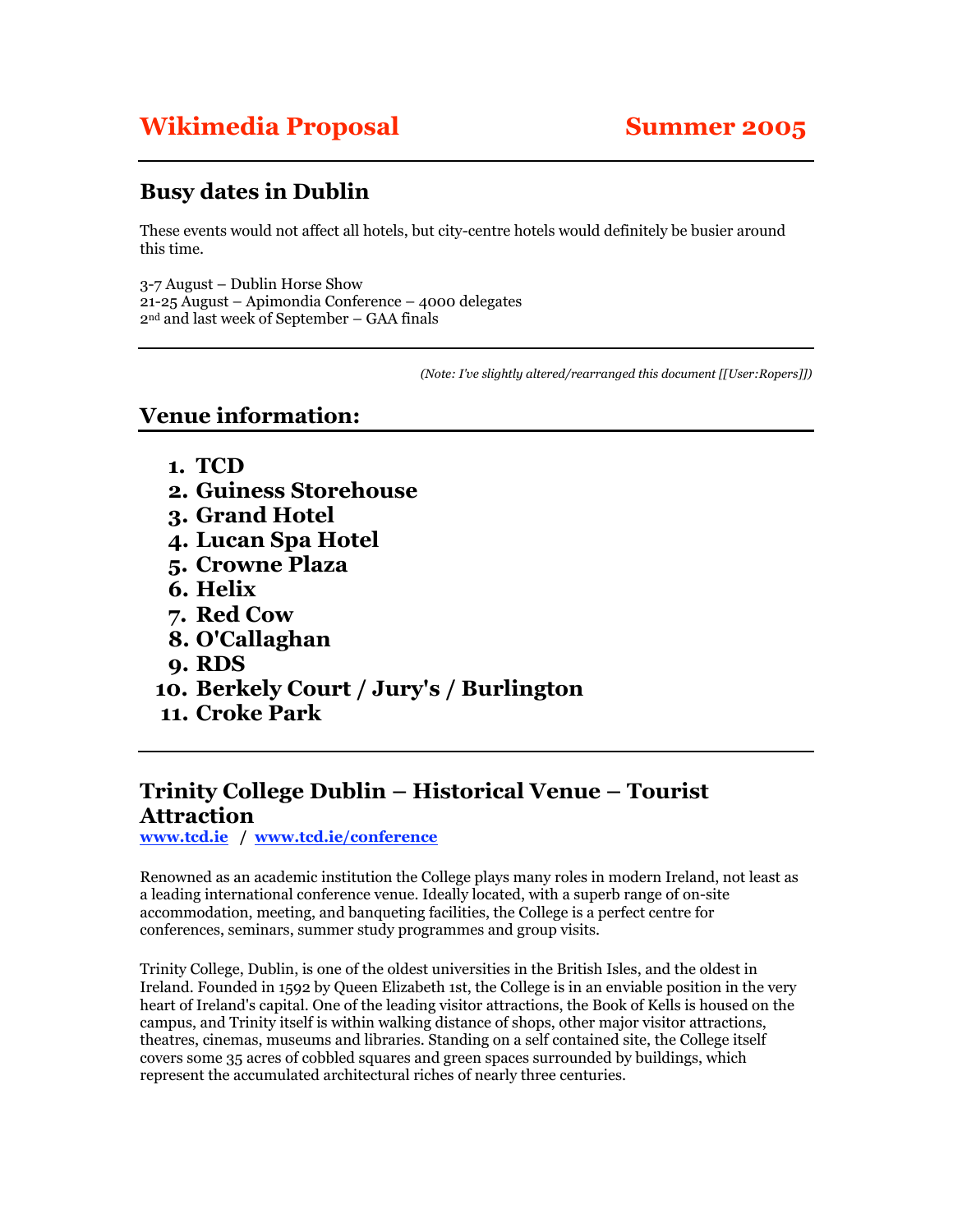Some of the most famous people in Irish history were educated at Trinity; writers like Dean Swift and Samuel Beckett; scientists like Rowan Hamilton the mathematician,and E.T.S. Walton, who won the Nobel Prize for his work on the atom. Other graduates include Ireland's first president Douglas Hyde, and, more recently, Mary Robinson, the first female president of the country.



In comparison to other capitals, Dublin is a convivial city with a human scale and an extroverted populace. At the heart of the city lies Trinity College with its magnificent buildings and beautiful campus spanning 35 acres. Trinity College has occupied this location for the past 400 years, and while none of the original buildings remain, the College boasts fine squares and gardens and a collection of magnificent buildings dating from the 17th to the 20th century. In contrast to the serene surroundings of the College landscape, the modern city of Dublin is just outside the main gate of the campus, with shops, theatres, cinemas and museums within walking distance.

Each year during the summer months, Trinity College opens its campus accommodation to conferences, study programmes, groups and individuals. With over 800 serviced rooms on the College campus, many within historical buildings of character, a visit to Trinity College is an ideal way to experience the grandeur of Dublin's past while enjoying the vibrancy of this leading European capital.

### **On Site Facilities and Attractions**

- Wide range of accommodation available
- Campus restaurants, coffee shops and bar
- Tea making facilities
- Banqueting facilities
- Accommodation Office open daily between 8am and 12 midnight
- Amenities include a serviced laundry, residents lounge, gift and grocery shops<br>• Sports facilities include tennis, squash, track and gym
- Sports facilities include tennis, squash , track and gym
- Guided campus tours
- The Old Library and Colonnades Gallery, Treasury and Long Room
- The Book of Kells, an 8th Century illuminated manuscript of the Gospels
- The Dublin Experience, a multi-media show which introduces the history of Ireland's capital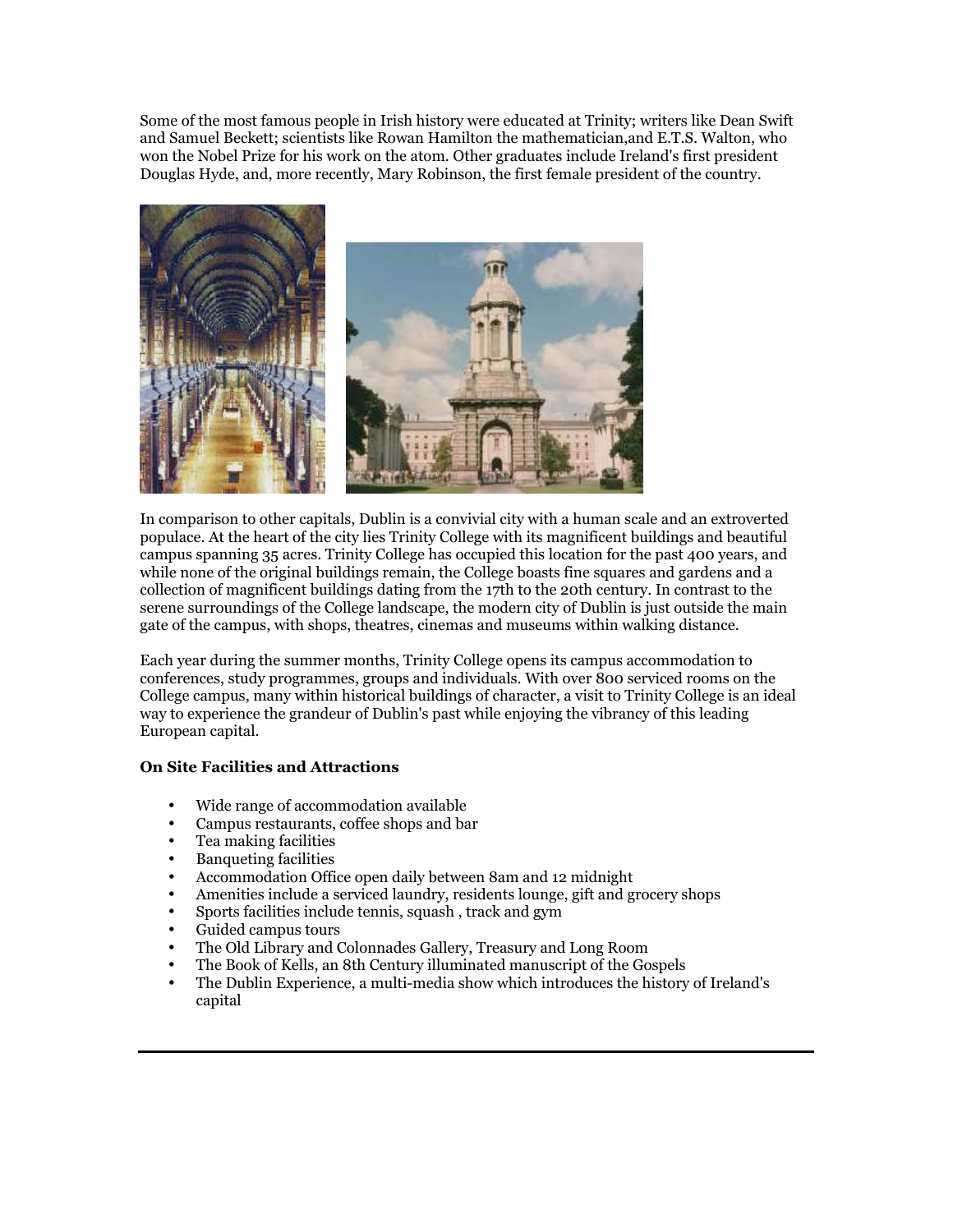## **Guinness Storehouse**

### **www.guinness-storehouse.com**





A fermentation plant at St. James's Gate Brewery has been transformed into a place where you can experience one of the world's best known brands in a totally unexpected way. It's the Home, Heart & Soul of Guinness.

From the outside, GUINNESS® STOREHOUSE is the epitome of purposeful, industrial architecture. From the inside, it is a revelation in contemporary design. GUINNESS® STOREHOUSE is a working building, offering the Irish and International business communities an unparalleled range of unique rooms, spaces and facilities to hold seminars, meetings and events from 10 up to 1000 people.

## **The Grand Hotel**

### **www.thegrand.ie**



### **Grand Hotel, the heart of Malahide**

The Grand Hotel offers a full four star service with extensive accommodation, leisure, conference, banquet facilities; complimented by the Colonnade Restaurant, Palm Court Carvery & Ryan's Bar.

### **Airport and Dublin City location**

The Grand Hotel is still just 15 minutes from Dublin International airport and 5 minutes from the M50 motorway. There is also the DART rail and regular bus services to Dublin City, about 25 minutes away.

### **Malahide**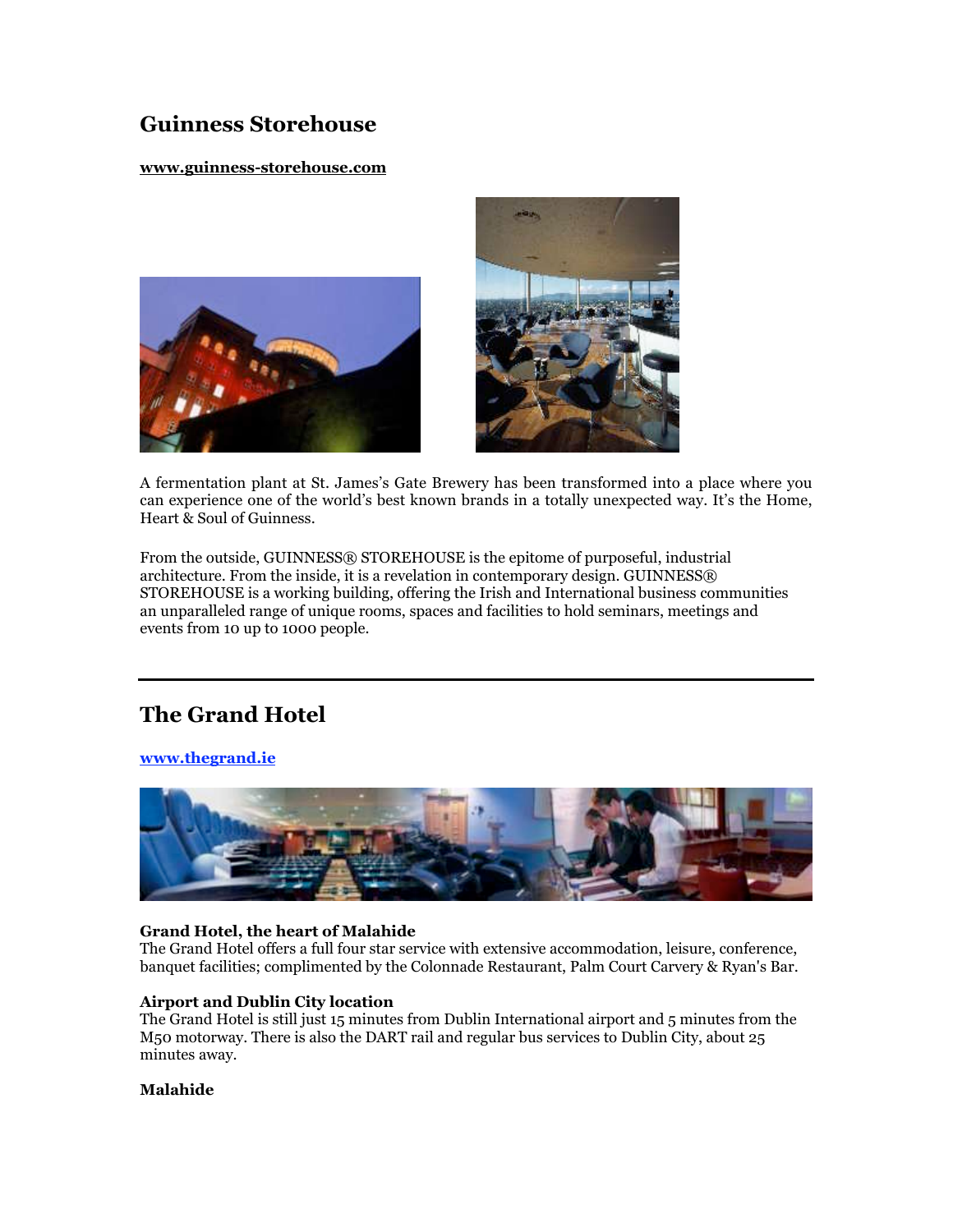This award winning town bustles with life. Situated by Malahide Estuary, the Grand Hotel is the anchor around which much of the town was built. The main visitor attraction is Malahide Castle with its extensive demesne and art collection from the National Portrait Galley. The town has a beautiful Marina and boasts a wide variety of restaurants, pubs and shops. There is much to see and do in the area including golf on the Championship course at Portmarnock or any of the other seven nearby courses.

At the heart of the Grand Hotel is our family of staff who want to make your visit to Malahide and Dublin enjoyable and successful. Let us make you feel like part of the family!

## **Lucan Spa Hotel**

www.lucanspahotel.ie



### **For a Meeting of Minds**

The meeting rooms and conference venues in the Lucan Spa Hotel are as individual as you are. They come in various sizes and styles to suit a variety of occasions, including the aptly named boardroom, Aughrim room and the Boyne suite to name but a few where tough decisions can be taken and significant views shared in a suitably prestigious atmosphere. Our conference facilities can accommodate up to 600 guests and provide them with the latest equipment for audiovisual presentations.

### **Essential Hotel Information**

- o **Service Quality & Comfort:** As you may be aware finding an off site quality location for business meetings / conferences can be a headache that you could do without. At the Lucan Spa Hotel, we aim to provide an ideal venue for such occasions. Our dedicated conference organisers can assist you with your conferencing requirements.
- o **Location:** Our hotel is located less than 15 minutes from Dublin Airport via the M50 and less than 20 minutes from Dublin City centre via the N4 dual carriageway.
- o **Access:** Due to its location, accessibility to the hotel is easy. You can avoid the traffic congestion often found in the city centre. The hotel is easily accessible by all of the main route ways via the M50 & N4. Dublin Bus also runs a comprehensive service that stop just at the hotel. In partnership with our local cab companies we can provide a quality taxi service.
- o **Technology:** In association with our audiovisual provider, we offer a comprehensive audiovisual hire service, which includes large video projection screens, video conferencing.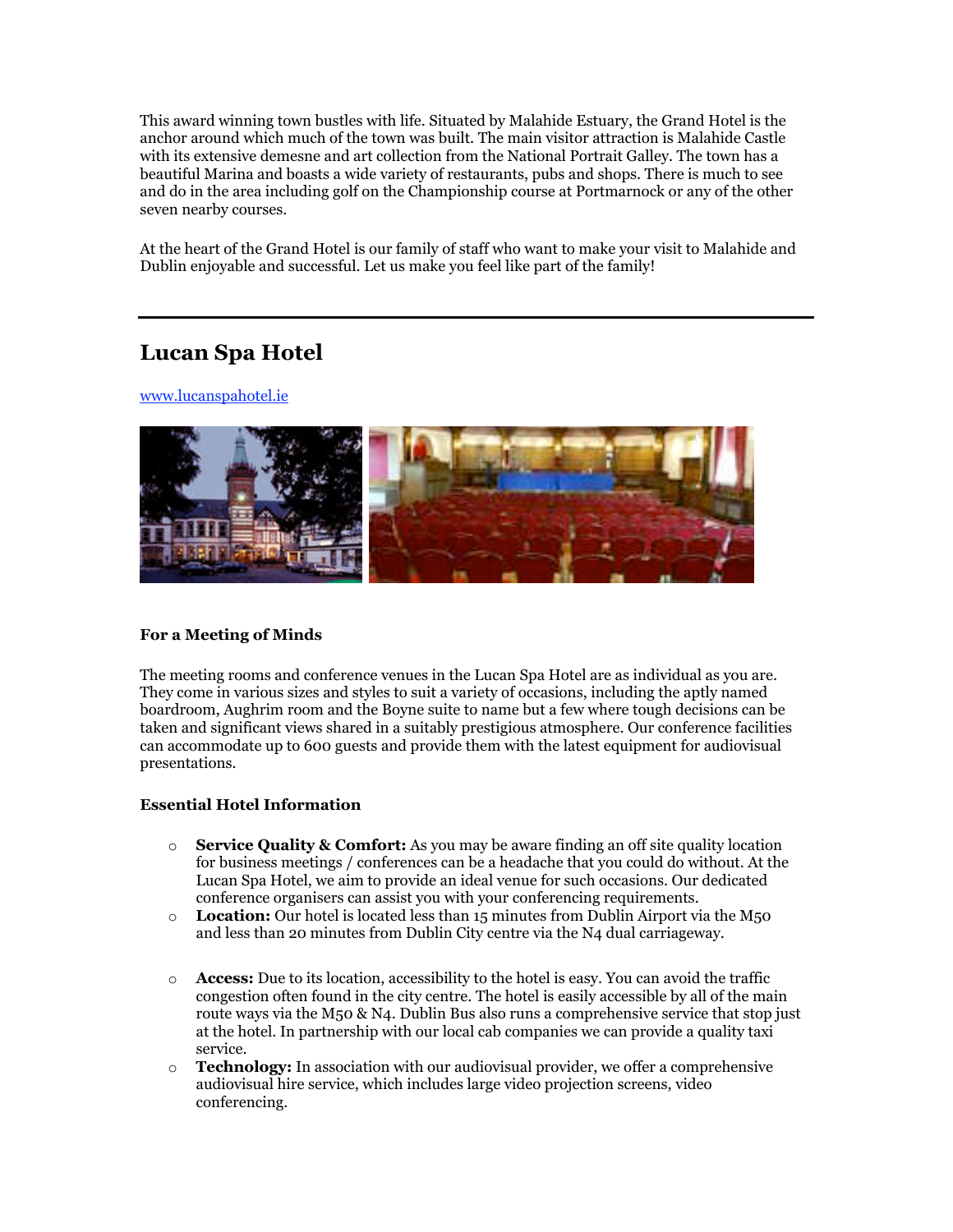- o **Accommodation:** At the newly refurbished Lucan Spa Hotel we offer 70 bedrooms which are exceptionally well appointed with en suite facilities, television, direct dial telephone, iron / ironing board and tea / coffee making facilities.
- o **Secure Car Parking:** The car parking facilities at the Lucan Spa Hotel are excellent with ample space for up to 200 vehicles, and monitored by CCTV for added security.

### **Crowne Plaza**

www.crowne-plaza.ie



The conference room facilities can accommodate all types of events from interviews to large exhibitions, from training courses to executive boardroom meetings.

 We provide a total solution wireless network (Virtual Private Network) which ensures high speed internet access at all times. Each conference room has a Cisco IP Telephony phone which enables voicemail, company logo and an extensive directory program.

 Delegates attending a conference can relax and unwind in the Conference Breakout area and enjoy a wide variety of refreshments. They may choose from an excellent selection of conference catering from working to executive lunches to an extensive four course meal.

 Highly trained and experienced staff with meticulous attention to detail will ensure that your event will be a great success at the Crowne Plaza Dublin-Airport.

To ensure that technical support and facilities are available to the corporate and business client the Business Centre will be open from 7.00 am – 7.00 pm , Monday to Friday.

### **The following services will be provided from the Business Centre**

- PC Machines with internet, email and global news media access and printing facilities
- Typing, photocopying, printing and binding services
- Secretarial support within the business centre and as an outsourced resource
- Translation services
- Faxing, emailing
- Dedicated call answering, virtual office
- File uploading
- Presentation support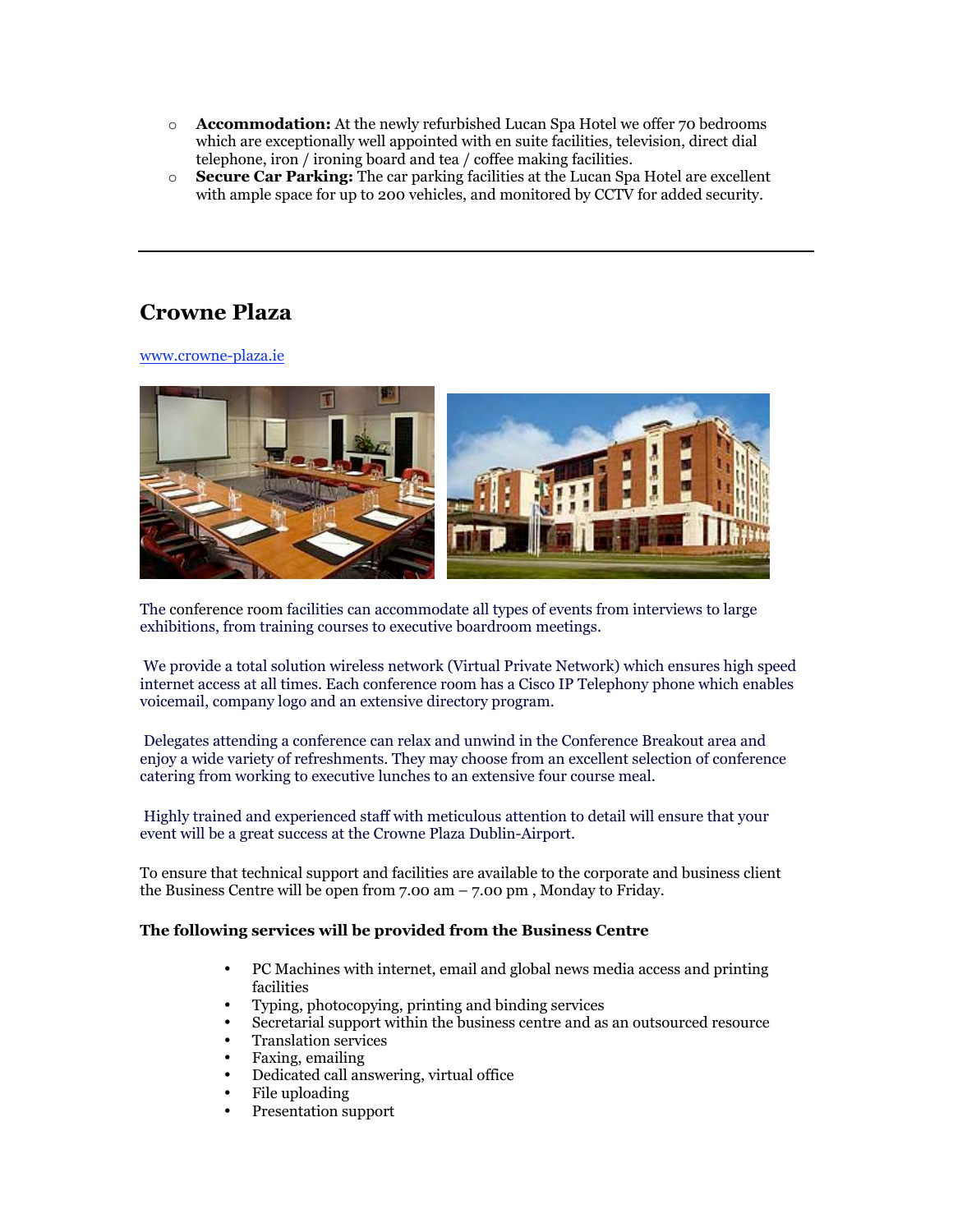• Training Facilitator Support

### **The following equipment is available in the Business Centre**

- Desktop, P. C's x 3 / Server as required
- Flat Panel Monitors
- Networkable Desktop PC's for Administrator
- Colour Network Printer
- Black & White Laser Jet Printer
- Photocopier capable of double sided printing/sorting
- Document Binder
- General Stationery Requirements

### **The Helix**



Concept to Completion, The Helix provides for Conferences and Events of excellence.

The Helix can facilitate a variety of events from conferences to product launches; it is a unique venue that will leave a positive impression. Within a 15 minute proximity to the airport and only minutes from the M50 and the city centre, The Helix is the natural choice for national and international conferences.

At The Helix we design your event in partnership with you, tailoring it to ensure that your specific requirements are met. From concept to completion, professional service and excellent standards will guarantee that whatever the event, it will make an impact on your audience and participants.

Three different sized venues ensure that The Helix will provide the flexibility to meet the needs of your event whether large or small. You will be allocated a co-ordinator who will assist you with all aspects of planning your event from technical to catering arrangements.

The Mahony Hall is the magnificent centrepiece of The Helix, arranged over two levels, it is the largest performance space in the building with a capacity for approximately 1,260 persons seated.

As well as a perfect space for opera, dance and drama, The Theatre at The Helix also accommodates conferences, seminars and product launches. With seating for up to 450, a sound and light control room, lighting bridges and a follow spot, your conference will shine.

Our most intimate venue is The Space; fitting 150 people it is a totally adaptable setting with retractable seating on all sides. Here you can entertain clients, hold your workshop, have seminars or training sessions. Once more the technical facilities are second to none with equipment balconies provided along an upper level perimeter together with a control booth.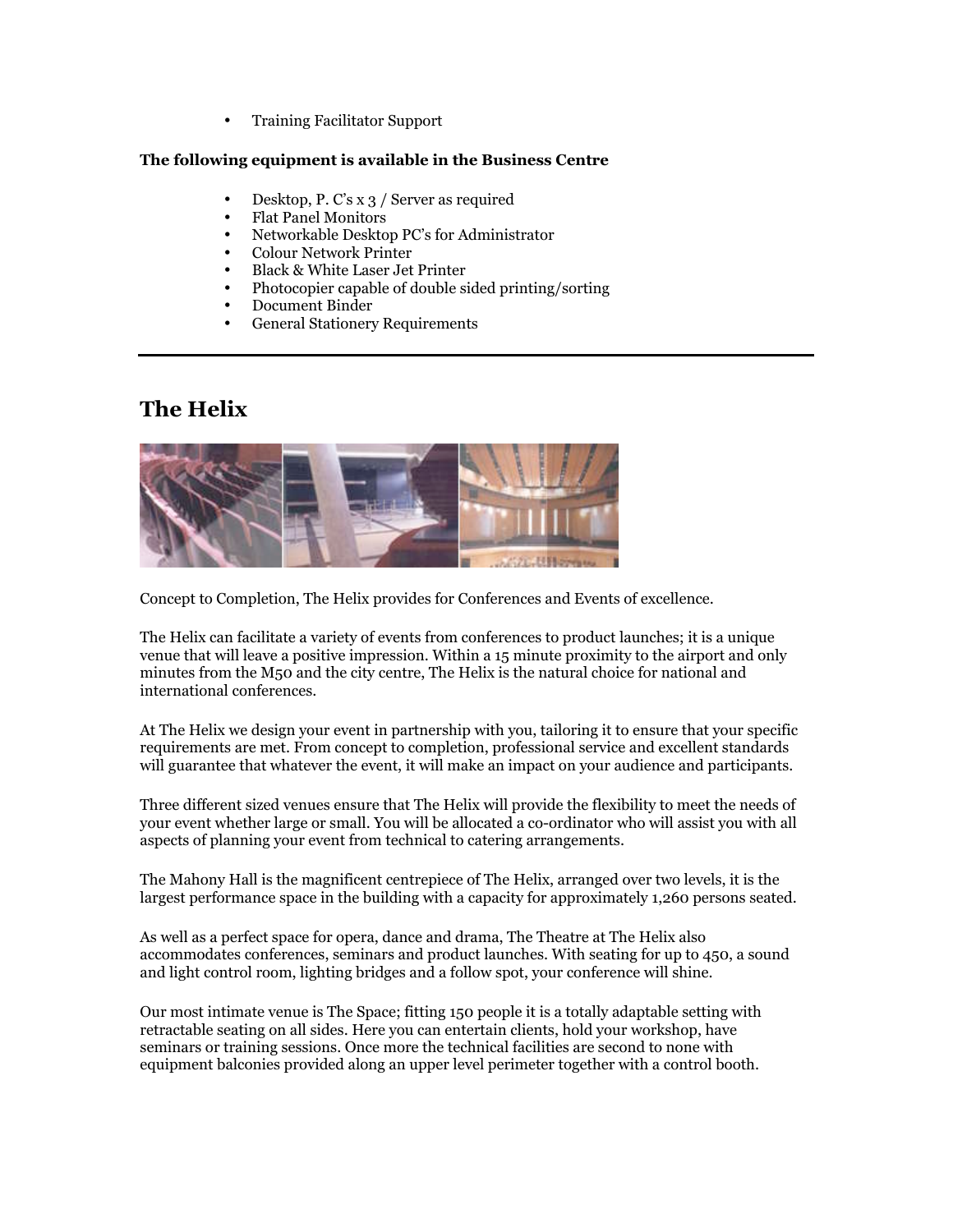Read about our excellent facilities here, but we encourage you to arrange a visit with us. This will give you the opportunity to see the splendour of The Helix for yourself.

## **Red Cow Moran Hotel www.moranhotels.com**



### **Our Conference & Banqueting facilities will provide:**

- The prime location with east access
- 14 Suites for up to 700 delegates
- Ample free parking
- Fully air-conditioned suites
- Natural light \* & black out facilities
- Wireless Broadband Internet Access \*
- Vehicular access \*
- Wheelchair accessible
- facilities available in hotel only.

## **O'Callaghan Hotels www.ocallaghanhotels.com**



### **Meeting facilities in the Alexander Hotel**

The Alexander Hotel in the heart of the city centre location, provides an ideal base for conferences, small meetings, gala dinners and private party bookings. The Alexander has 3 main meeting facilities that can accomodate between 10 and 400 delegates. The Aston Suites, The Annesley and The Rooftop. All meeting rooms are air-conditioned and have natural daylight. Internet access is available in all meeting rooms and Wireless Internet access is in operation in all public areas and in the Aston Suites of the Alexander Hotel.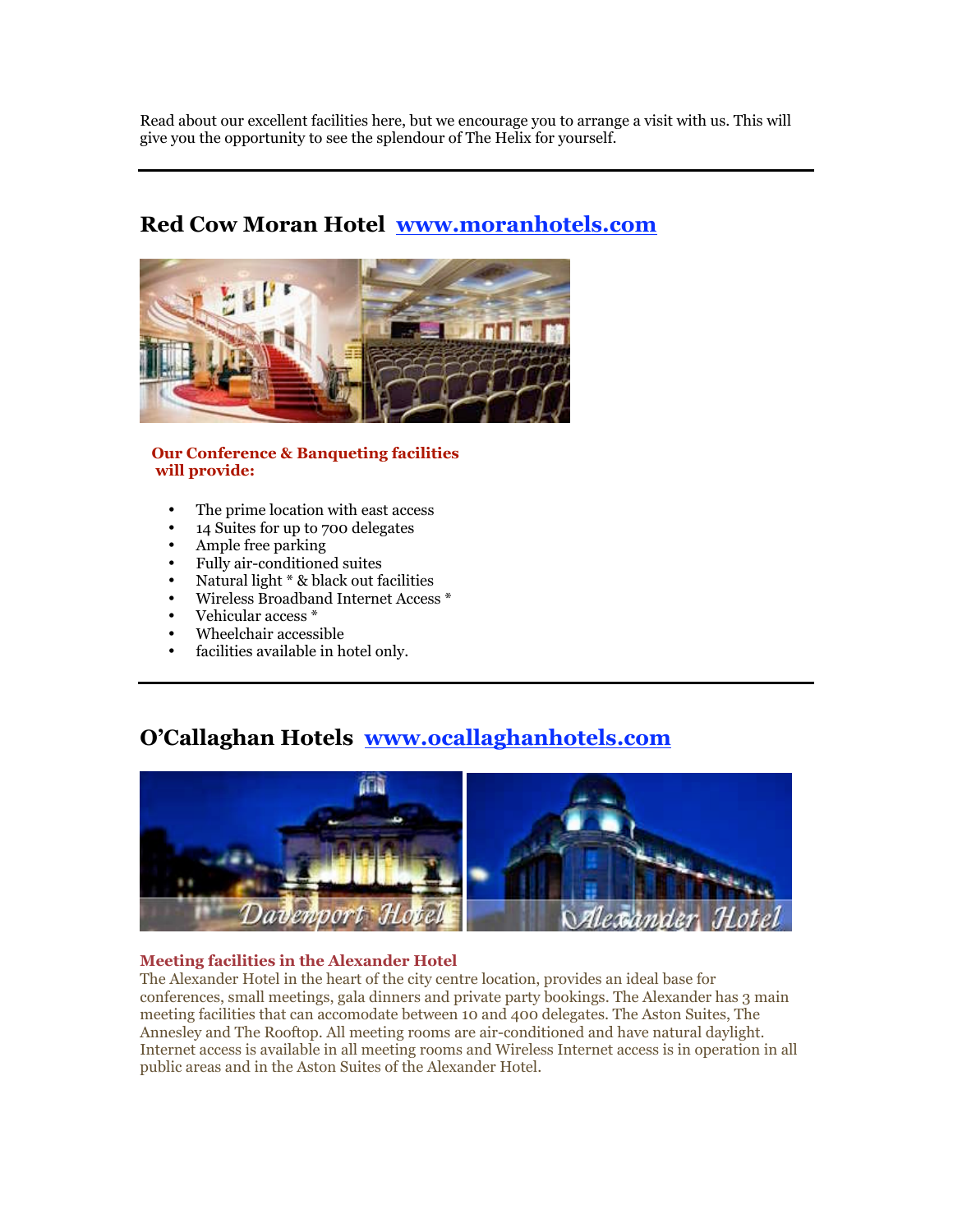#### **Aston Suites**

The Aston Suites, one of Dublin's finest conference venues, seats up to 400 and can be subdivided for smaller events. The Suite contains the latest in audio visual technology including an in built barco back projection unit, computer link up, slideprojector, video, full PA system and overhead camera. Located on the lower ground floor, The Astons enjoy full privacy and natural daylight, making them ideal for conferences, lunches, parties, balls and weddings.

### **Facilities in the Aston Suites**

Capacity for 400 delegates theatre style Private Dining up to 350 guests Natural Light Full Air Conditioning In built PA, Podium and Microphone Computer Link for Power-point presentation TV, Slide, Video presentation and Overhead Camera Fully Wheelchair Accessible

### **RDS www.rds.ie**



RDS Irish International Convention and Exhibition Centre is Ireland's premier venue for meetings, conferences, exhibitions, trade and public shows, entertainment and sporting events. Located in the very heart of Dublin, no other exhibition venue offers such proximity to Ireland's capital city.

The RDS can be as versatile and flexible as you require. There are over 20,000 square metres of space from conference and exhibition space to meeting rooms. We can provide clear-span space or stunning neo-georgian rooms filled with art and sculpture treasures.

Parking is available on site for up to 2,000 vehicles. The nearby suburban train line (DART) plus the main bus routes on the doorstep offer excellent public access.

The RDS events team has extensive experience in planning and staging of events and is always on hand to fulfil any need or answer any query. We have established strong relationships with Ireland's top event suppliers from shell scheme contractors to audio visual technicians.

Excellent catering facilities are at your disposal – whether you have 10 guests or 5,000. Our catering partners can provide everything from hot chips to silver service.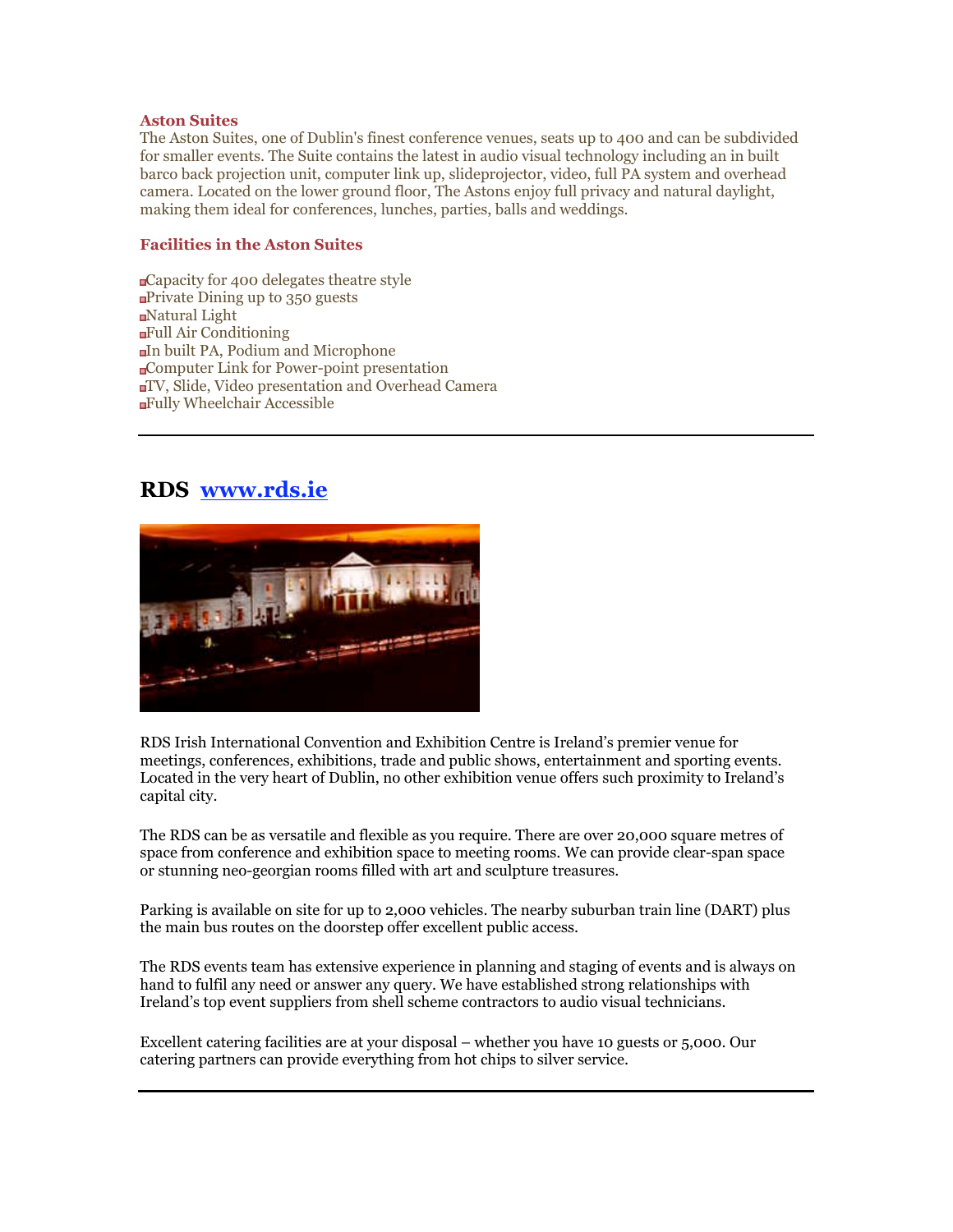## **Jurys Doyle Group**

Our range of Dublin hotels includes 4-star, 5-star and more affordable 3-star budget Inns. Our Dublin hotels have wonderful city-centre locations, close to all leisure amenities, key business districts and all the prime shopping areas.

Our three Jurys Inns can be found throughout Dublin and are centrally located, with properties at the IFSC, Temple Bar and Parnell Street.

### **Berkeley Court www.jurysdoyle.com**



**The Berkeley Court - distinguished by luxury, tradition and charm**

A natural host to international dignitaries, top business people and leisure travellers alike, the hotel features spacious rooms and suites that are equipped for all today's technological needs, while upholding the highest standards of comfort and elegance.

#### **Intimately Yours at the Berkeley Room**



From the National Concert Hall, Jim Doherty, Honor Heffernan and the music of the world's greatest artistes are *Intimately Yours* in the Berkeley Room every Friday night. Candlelight music and a superb five-course dinner are available for only €65 per person (plus 15% service charge).

### **The Berkeley Court gets wired**



With wired high-speed internet access in all bedrooms, wireless hotspots in the conference centre, four new dedicated boardrooms and a fully equipped client business centre, the Berkeley Court is now well and truly *the* state-of-the-art luxury conference hotel in Dublin. Special introductory offers are available for all new meetingroom clients.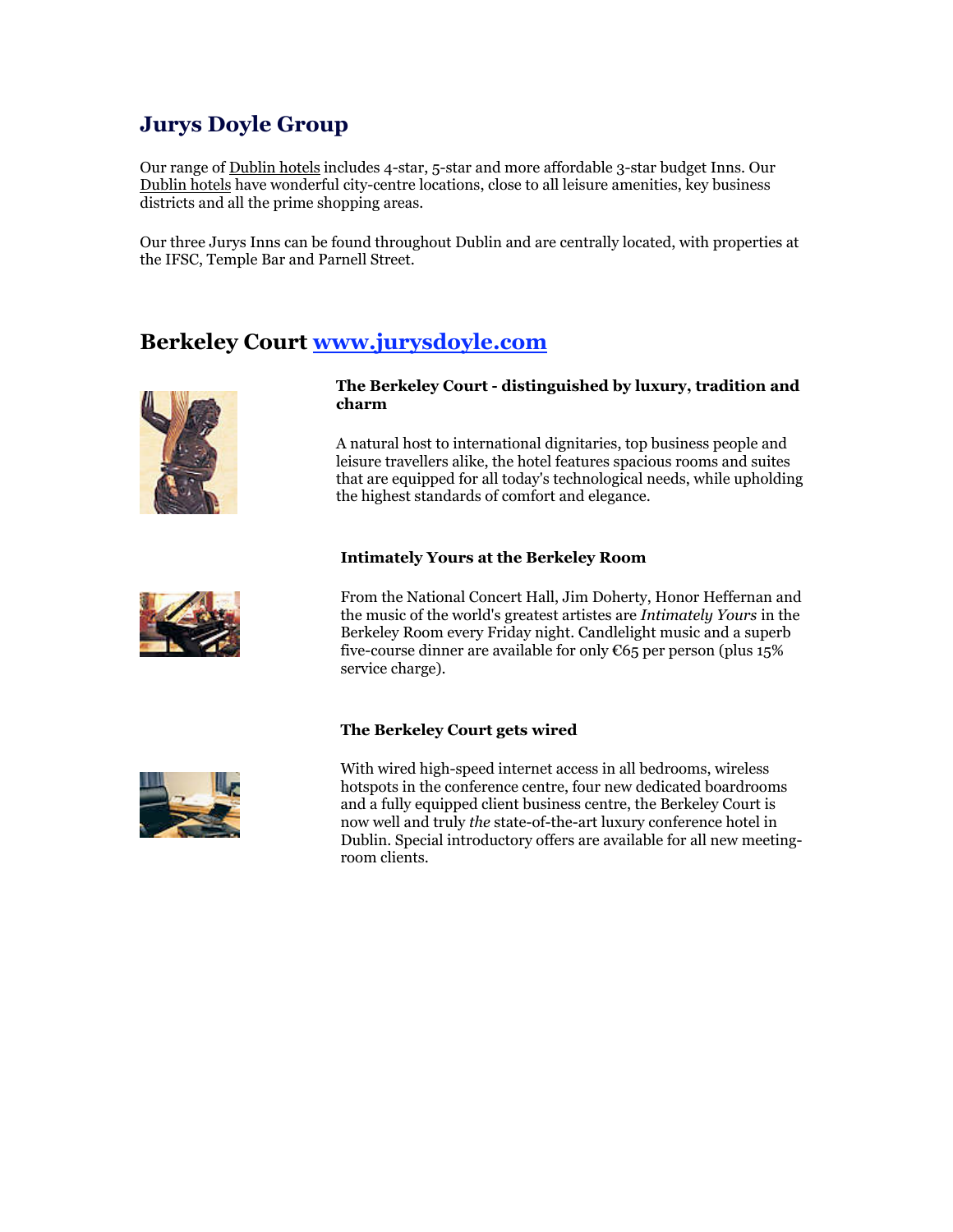## **Jurys Ballsbridge**



One of Dublin's top international business hotels, Jurys Ballsbridge Hotel is renowned for its genial charm, luxury accommodation, first-class meeting rooms, excellent restaurants and bars, a superb leisure centre and all the charms of the capital close by. However, it is the little things that give a hotel real style: a friendly smile, a thoughtful touch and it is for this extra quality that the hotel is celebrated.

Jurys Ballsbridge Hotel is a perfect base for the business or leisure traveller. Centrally located in one of Dublin's most fashionable districts, it is just a five-minute drive from the heart of bustling, cosmopolitan Dublin and its key business districts. It is just seven miles from Dublin Airport and is within a 10-minute radius of the Irish Financial Services Centre, the famous Leopardstown Racecourse and several excellent golf courses.

## **Burlington**



Situated a mere five minutes' walk from the busy heart of the city, the Burlington is the ideal location for business or leisure. The combination of local Dubliners and guests from aboard gives the hotel its lively, cosmopolitan atmosphere. Coupled with our dedication to service and commitment to excellence, the Burlington is sure to exceed even the highest of expectations.

With an excellent standard of 4-star accommodation, the Burlington Hotel is a genuine Dublin institution, always at the heart of the action and central to the whirl of Dublin life. The Burlington Hotel is Dublin's largest and, indeed, liveliest hotel. Centrally located in the heart of Georgian Dublin, it is just a five-minute stroll to the city centre.